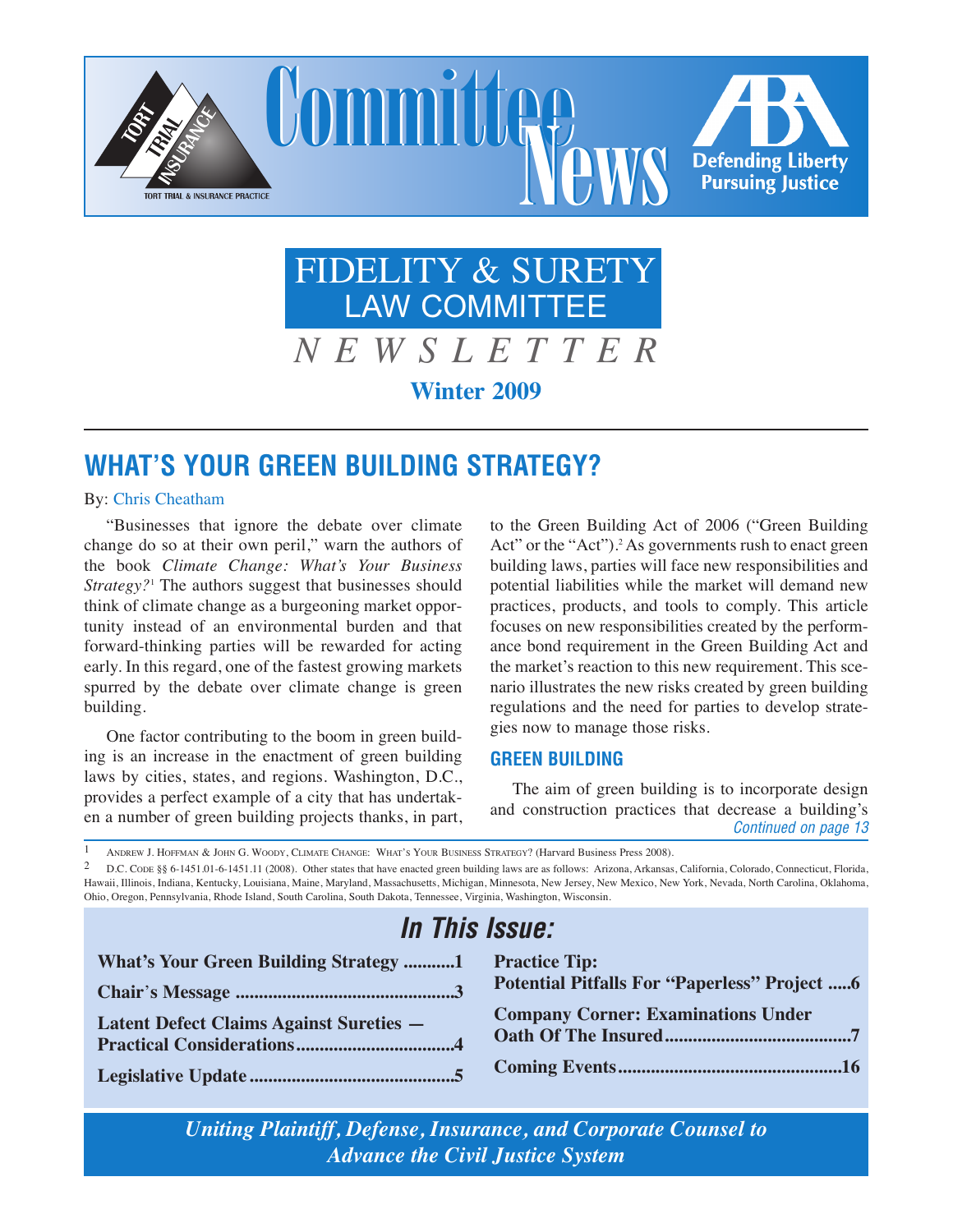# <span id="page-1-0"></span>**LATENT DEFECT CLAIMS AGAINST SURETIES – PRACTICAL CONSIDERATIONS**

By: Patrick R. [Kingsley](http://www.stradley.com/bios.php?action=view&id=70) and [Michelle](http://www.stradley.com/bios.php?action=view&id=189) K. Carson

### **I. INTRODUCTION**

When defaults occur in connection with the performance of bonded construction contracts, sureties often are called upon to honor obligations under performance bonds, and to take steps to have the projects completed. However, once projects are completed, certified by architects and accepted by obligees, obligees are generally barred from seeking relief for defective performance. <sup>1</sup> This is generally known as the doctrine of waiver. <sup>2</sup> Under the doctrine of waiver acceptance of the construction work bars obligees from making claims for known or reasonably discoverable defects. <sup>3</sup> The rationale behind this doctrine is that it would be unjust or inequitable for obligees to observe various defects during the construction of their projects but wait until the completion of the project to complain, rendering repair of the defects more difficult and costly. 4

Where defects in workmanship or materials could not have been discovered by reasonable inspection, however, acceptance and certification may not result in a waiver. Owners/obligees generally will not be deemed to have accepted latent defects. <sup>5</sup> Examples of latent defects include improperly laid sewer pipes,<sup>6</sup> improperly installed flashings on a roof deck,<sup>7</sup> rupture of a sewage pipe, <sup>8</sup> improper lining of gutters leading to leakage,<sup>9</sup> failure to construct a watertight dam,<sup>10</sup> and roof defects. <sup>11</sup> Generally, the failure to discover latent defects will not constitute a waiver of the owner's ability to seek relief under performance bonds for defective performance. <sup>12</sup> "While certain patent defects may be

*Continued on page 9*

5 *See* Salem Realty Co. v. Batson, 123 S.E.2d 744, 750 N.C. (1962).

12 *See* Stevens Constr. Corp. v. Carolina Corp., 217 N.W.2d 291, 299 Wis. (1974).

4 *Winter 2009 Fidelity & Surety Law Committee Newsletter*

<sup>1</sup> *See*, *e.g.*, Laycock v. Moon, 72 N.W. 372 Wis. (1897).

<sup>2</sup> *See*, *e.g.*, City of Osceola v. Gjellefald Constr. Co., 279 N.W. 590, 594 Iowa (1938).

<sup>3</sup> *Id.*

<sup>4</sup> *Id.*

<sup>6</sup> *See* City of Seaside v. Randles, 180 P. 319 (Or. 1919).

<sup>7</sup> *See* School Dist. No. 65R v. Universal Surety Co., 135 N.W.2d 232 (1965).

<sup>8</sup> *See* Anne Arundel Co. v. Fid. & Dep. Co. of Maryland, 648 A.2d 193 Md. (1994).

See Newton Housing Auth. v. Cumberland Constr., 358 N.E.2d 474 Mass. (1977).

<sup>10</sup> *See* City of Osceola, *supra* at 594.

<sup>11</sup> *See* Elliott Cons. Sch. Dist. v. Busboom, 227 F. Supp. 858 (D. Iowa 1964); Congregation of St. Peter's Roman Catholic Church of Gueydan v. Simon, 497 So. 2d 409 (La. Ct. App. 1986).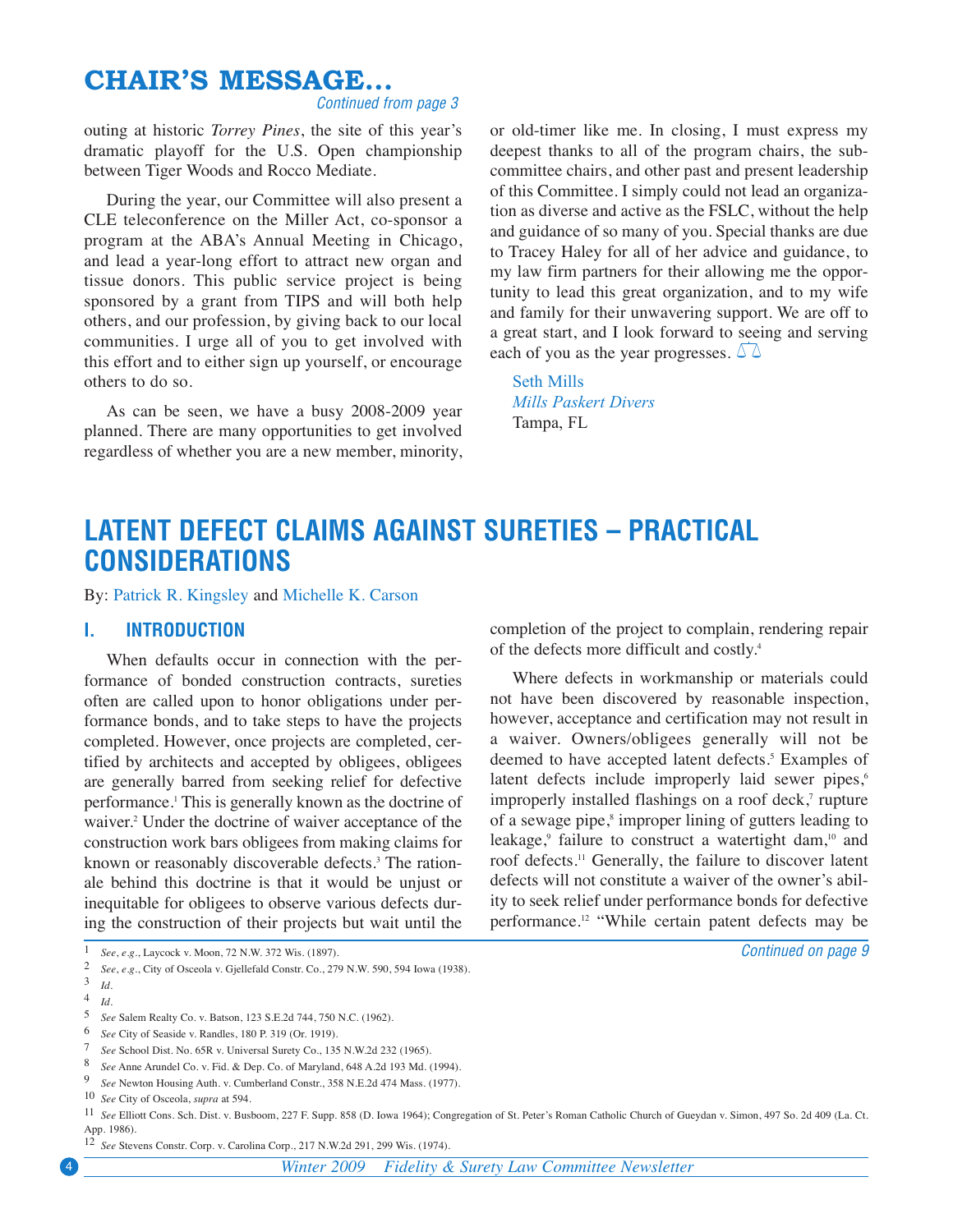# **CONSIDERATIONS...**

#### *Continued from page 4*

waived by way of [...] an escrow agreement, or punch list, and the making of final payment, this is not necessarily so, nor would it have that effect on latent defects."13 This article addresses situations wherein sureties may be liable for latent defects, recognizes the source of such liability and the limits thereof, and reviews practical considerations of which sureties should be aware to limit exposure and to defend against latent defect claims.

### **II. LIABILITY FOR LATENT DEFECTS**

Roughly one-third of the states in the United States have addressed sureties' liability for latent defects with unanimous results. All eighteen states $14$  that have addressed the issue have specifically held that performance bond sureties may be liable for latent defects in

their principal's work, even where those defects were discovered after the applicable bond statute of limitations period had run. <sup>15</sup> Courts have used various rationales to justify imposition of liability on sureties. A common rationale is that because the surety bond incorporates the principal contract, the bond must be construed in conjunction with it. <sup>16</sup> Other courts have found performance bond sureties liable for latent defects by concluding that performance bonds should be strictly construed against compensated sureties and in favor of obligees: <sup>17</sup> "The general principles of the law involved are that the surety is bound in the manner and to the extent provided in the obligation. A builder's bond is construed most strongly against the surety and in favor of the indemnity which the obligee has reasonable grounds to expect."18 Other courts reason that sureties' liability under performance bonds can only be released when the obligees accept and pay for the project, with knowledge of the alleged defects. 19 *Continued on page 10*

19 *See* City of Newark, *supra* at 296.

<sup>13</sup> Quin Blair Enterprises, Inc. v. Julien Constr. Co., 597 P.2d 945, 955-6 (Wyo. 1979).

<sup>&</sup>lt;sup>14</sup> The one exception is the case of Board of Regents v. Fid. & Dep. Co., 416 So. 2d 30 (Fla. Dist. Ct. App. 1982) Constr. which holds that, when a construction contract is substantially completed, the performance bond surety is relieved of any further responsibility. The *Board of Regents* case, however, was effectively overruled by the case of Federal Ins. Co. v. Southwest Florida Retirement Ctr., Inc., 707 So. 2d 1119 (Fla. 1998).

<sup>15</sup> *See* Alaska Energy Auth. v. Fairmont Ins. Co., 845 P.2d 420 (Ala. 1993); Regents of Univ. of Cal. v. Hartford Acc. & Indem. Co., 581 P.2d 197 Cal. (1978); Fed. Ins. Co. v. Southwest Florida Retirement Ctr, *supra*; School Bd. of Pinellas Co. v. St. Paul Fire & Marine Ins. Co., 449 So. 2d 872, 874 (Fla. Dist. Ct. App. 1984); McDevitt & Street Co. v. K-C Air Conditioning Serv., 418 S.E.2d 87, 93 (Ga. Ct. App. 1992); Village of Pawnee v. Azzarelli Constr. Co., 539 N.E.2d 895 (Ill. App. Ct. 1989); Board of Regents v. Wilson, 326 N.E.2d 216, 221 (Ill. App. Ct. 1975); Elliott Cons. Sch. Dist. *supra*; Congregation of St. Peter's Roman Catholic Church, *supra*; Newton Housing Auth., *supra*; Anne Arundel Co., *supra*; Hunters Pointe Partners Ltd., *supra*; School Dist. No. 65R, *supra*; Mayor of City of Newark v. N.J. Asphalt Co., 53 A. 294 (N.J. 1902); Carrols Equities Corp., *supra*; Haywood Co. Consol. School System v. U.S. Fidelity & Guaranty Co., 257 S.E.2d 670 (N.C. Ct. App. 1979); Nat'l Surety Co. v. Bd. of Educ. of City of Hugo, 162 P. 1108 Okla. (1917); City of Seaside, *supra* at 319; Altoona Area School Dist. v. Campbell, 618 A.2d 1129 (Pa. Commw. Ct. 1992); Houston Fire & Casualty Ins. Co. v. Riesel Indep. Sch. Dist., 375 S.W.2d 323, 327 (Tex. Civ. App. 1964).

<sup>&</sup>lt;sup>16</sup> See Carrols Equities, supra at 803. See also School Bd. Of Pinellas Co., supra. See also Salem Realty Co., supra, 123 S.E.2d at 751 and Carrols Equities, supra at 803 (holding that the surety is bound as the principal is bound). Indeed, the AIA A312 Performance Bond provides that "[t]he Contractor and the Surety, jointly and severally, bind themselves...to the Owner for the performance of the Construction Contract, which is incorporated herein by reference. If the Contractor performs the Construction Contract, the Surety and the Contractor shall have no obligation under this Bond." AIA Document A312, Sections 1 and 2. The predecessor to the A312 Bond is the A311 Performance Bond, which requires the Contractor to "promptly and faithfully perform [the] Contract." AIA Document A311.

<sup>17</sup> *See* School Dist. No. 65R, *supra*, 135 N.W.2d at 236; Hunters Pointe Partners, *supra*, 486 N.W.2d at 138; Congregation of St. Peter's Roman Catholic Church, *supra* at 413-14.

<sup>18</sup> School Dist. No. 65R, *supra*, 135 N.W.2d at 234 (citations omitted).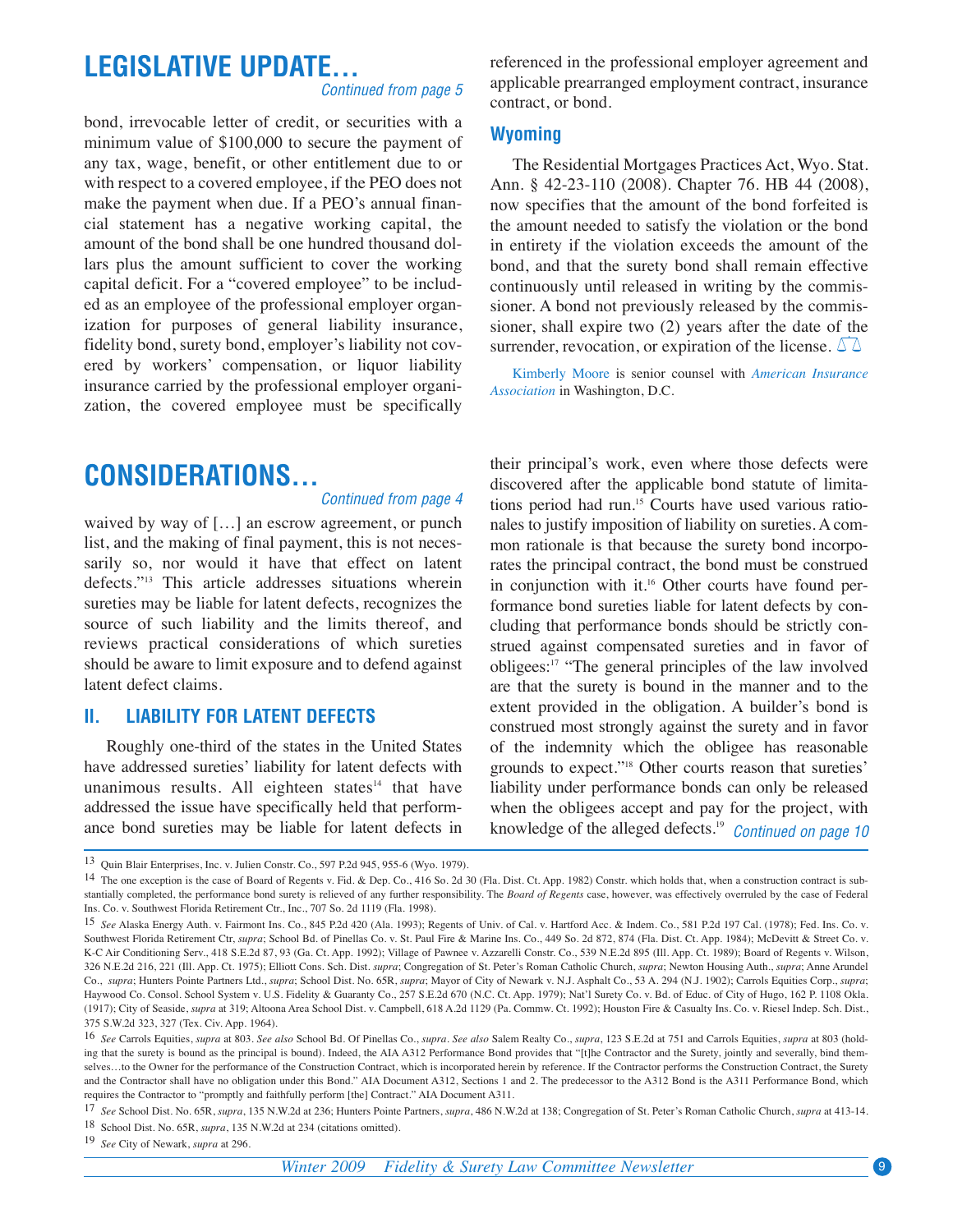# **CONSIDERATIONS...**

## **III. LATENT DEFECTS VERSUS PATENT DEFECTS**

*Continued from page 9*

Latent defects most generally are defined as those defects which manifest themselves only after completion of construction and which are "not discoverable through reasonable inspection."20 Generally, a "reasonable inspection" is one made with ordinary care.<sup>21</sup> Whether an inspection is reasonable is usually a matter to be determined from the totality of circumstances of a particular case. <sup>22</sup> As one court explained: "[T]he reasonableness of the inspection must vary with the nature of the thing to be inspected and the nature and gravity of the harm which is sought to be averted."23 Therefore, the critical distinction between a defect which is latent and one which is patent is the susceptibility of the defect to detection after reasonable inspection. 24

Although most states employ this "reasonable inspection" standard, other states define a latent defect as one that is "not apparent on ordinary observation,"25 "not apparent by use of one's ordinary senses from casual observation,"26 "not readily observable or discoverable to any but the most searching examination,"27 "not discoverable by visual inspection,"28 "not readily observable, <sup>29</sup> or "which could not be discovered by any known or customary test."30

### **IV. TIME LIMITS ON LIABILITY**

Potential liability for latent defects does not last forever. Statutes of limitation begin to run from the time a cause of action "accrues,"31 that is as soon as a claimant has the right to institute and maintain a suit. <sup>32</sup> However, statutes of limitations may be equitably tolled by the discovery rule of accrual. <sup>33</sup> Where applicable, the

discovery rule tolls the running of a statute of limitation until the plaintiff discovers or reasonably should have discovered the existence of a claim. 34

A statute of repose acts to temporally define the right to initiate suit against a defendant after a legislatively determined time period. <sup>35</sup> Statutes of repose establish a definitive time during which a claim may be asserted in connection with a construction project. <sup>36</sup> Whereas a statute of limitations extinguishes the right to prosecute a cause of action once it has accrued, a statute of repose cuts off a claimant's right of action after a specified time, regardless of when the cause of action accrued. 37 Equitable tolling does not apply to statutes of repose. 38

The following general rule can be derived from those cases that have addressed the issue of time limits on a surety's liability for latent defects: a surety's liability for latent defects will be time barred at the conclusion of the limitations period, as extended by the discovery rule of accrual, or the repose period, if applicable to sureties, whichever is shorter.

#### 1. *Statutes of Limitations*

A crucial issue to address when assessing bond claims for latent defects is which limitations period should be applied. Should it be the limitations period in the bond, the statutory limitation period for bond claims and/or claims against a surety, or the statutory limitation period governing breach of contract claims? There is very little law regarding which limitations period should be applied in the context of latent defect claims and very little explanation as to why one limitations period is employed over another. A large number of courts have been completely silent on the applicable limitations period in latent defect cases, <sup>39</sup> although public construction projects

20 Cosmopolitan Homes, Inc. v. Weller, 663 P.2d 1041, 1045 (Colo. 1983).

21 See Kaminer Constr. Corp. v. United States, 488 F.2d 980, 984, 203 Ct.Cl. 182 (1973); U.S. v. Lembke Constr. Co., Inc., 786 F.2d 1386, 1387 (9<sup>th</sup> Cir. 1986).

<sup>22</sup> At least one court has held that a claim was barred because the claimant should have known of the alleged construction defects while the work was in progress. As such, the court held that the statute of repose began to run when the certificate of completion was issued, not when the claimant discovered the defect. *See* Hanson Housing Auth. v. Dryvit System, Inc., 560 N.E.2d 1290 Mass. App. Ct. (1990).

<sup>23</sup> Renown, Inc. v. Hensel Phelps Constr. Co., 201 Cal.Rptr. 242, 245 Cal. Ct. App. (1984).

<sup>24</sup> *See* Renown, *supra* at 420.

<sup>25</sup> District of Columbia v. Wood, 1913 WL 20027 at \*1 (D.C. 1913).

<sup>26</sup> Holsworth v. Fla. Power & Light Co., 700 So. 2d 705, 708 (Fla. Dist. Ct. App. 1997).

<sup>27</sup> Board of Educ. of Maine Twp. High Sch. Dist. 207 v. Int'l, 684 N.E.2d 978, 982 (Ill. App. Ct. 1997).

<sup>28</sup> Parker v. Ford Motor Co., 331 So. 2d 923, 924 (Miss. 1976).

<sup>29</sup> 48 Horsehill, LLC v. Kenro Corp., 2006 WL 349739 at \*9 (N.J. Super. Ct. App. Div. 2006).

<sup>30</sup> Markham v. Nationwide Mut. Fire Ins. Co., 481 S.E.2d 349, 357 (N.C. Ct. App. 1997).

<sup>31</sup> *See* Massard v. Sec'y of Dept. of Health and Human Services, 25 Cl.Ct. 421, 425 (1992).

<sup>32</sup> *See* Grand Island Sch. Dist. No. 2 v. Celotex Corp., 279 N.W.2d 603, 606 Neb. (1979).

<sup>33</sup> *See* Altoona Area Sch. Dist., *supra*, 618 A.2d at 1134.

<sup>34</sup> *See* Douchette v. Betel Sch. Dist. No. 403, 818 P.2d 1362 Wash. (1991).

<sup>35</sup> *See* P. Stolz Family P'ship, L.P. v. Daum, 355 F.3d 92, 102 (2d Cir. 2004).

<sup>36</sup> *See* Hudson Co. v. Terminal Constr. Corp., 381 A.2d 355, 358 (N.J. Super. App. Div. 1977).

<sup>37</sup> *See* Universal Engin. Corp. v. Perez, 451 So. 2d 463, 463 (Fla. 1984).

<sup>38</sup> *See* Short v. Belleville Shoe Mfg. Co., 908 F.2d 1385, 1391 (7th Cir. 1990).

<sup>39</sup> *See* Elliott Consol. School Dist., *supra* (Iowa); Haywood Co. Consol. School System, *supra* (N.C.); Newtown Housing Auth., *supra* (Massachusetts); Hunters Pointe Partners, *supra* (Michigan); City of Newark, *supra* (N.J.); National Surety Co., *supra* (Okla.), City of Seaside, *supra* (Oregon).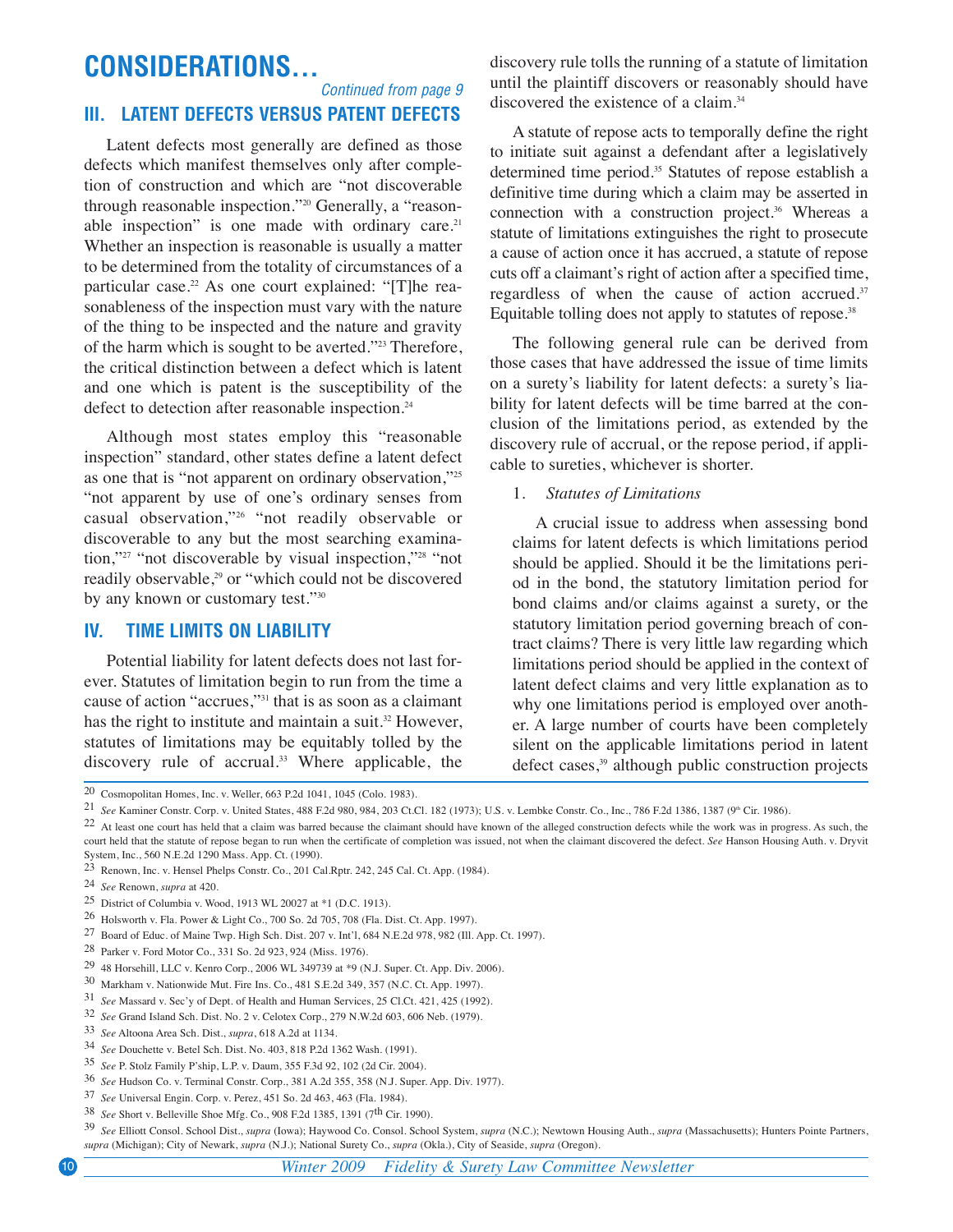are generally governed by each state's "Little Miller Act," which contain specific limitation periods for actions on the bonds. <sup>40</sup> However, some states hold that those limitation periods apply only to payment bonds, not performance bonds.<sup>41</sup>

The limitations periods to be applied to private construction projects likewise lack uniformity. In Alaska, the courts disregard the limitations periods in private project bonds unless there is some prejudice to the surety. <sup>42</sup> In Illinois and New York, courts have refused to uphold bond limitation periods, holding that they do not apply in latent defect cases. <sup>43</sup> In California, courts employ the statute of limitations applicable to claims against sureties. <sup>44</sup> In Florida, Georgia, Nebraska, and Texas, courts employ the statute of limitations for breach of contract actions. 45

#### 2. *Statutes of Repose*

Statutes of repose generally begin to run upon the happening of some statutorily defined event. In most states, the statute of repose begins to run "after substantial completion" of the project, usually coinciding with the end of the project. <sup>46</sup> Other states provide that the statute of repose runs after an improvement has been open to use,<sup>47</sup> or once the improvement has been occupied or accepted by the owner.<sup>48</sup> Some states extend their statutes of repose where a latent defect has been claimed, where the cause of action does not arise until the statute of repose has nearly expired, or where personal injury is claimed. 49

Sureties cannot take advantage of the statute of repose in all states. For instance, statutes of repose

do not assist sureties in Maryland, Oklahoma and Virginia, where statutes of repose do not apply to contract actions. <sup>50</sup> In Pennsylvania, the statute of repose may bar claims against architects, contractors, and subcontractors, but it is inapplicable to sureties. Therefore, in Pennsylvania, the discovery rule of accrual can seemingly extend the statute of limitations on performance bond claims for latent defects indefinitely. 51

On the other hand, some states have favored increasing the protections afforded to sureties through the statute of repose. In Florida, one court treated the statute of limitations like a statute of repose, holding that the cause of action against the surety accrued on the date of acceptance of the project, and that this limitations period could not be equitably tolled. <sup>52</sup> A New Jersey statute only applies the statute of repose where damages are claimed from an "unsafe condition."<sup>53</sup> Mere defects are insufficient to garner the benefit of the state statute of repose. 54

### **V. PRACTICAL CONSIDERATIONS**

#### **A. Drafting Considerations**

Where a surety has the ability to negotiate the terms of its bond, it should consider shortening the applicable limitations period in the bond. Some states permit the parties to a surety bond to shorten the applicable limitations period, without limitation. <sup>55</sup> Other states permit the applicable limitations period to be contractually altered as long as the new limitation period is not unreasonably short, <sup>56</sup> is not below the state required

*Continued on page 12*

<sup>40</sup> *See, e.g.*, Anne Arundel, *supra* at 195.

<sup>41</sup> *See* Congregation of St. Peter's Roman Catholic Church, *supra*. *See also* Anne Arundel, *supra* (finding that Little Miller Act limitation does not apply to performance bonds but providing no discussion as to which limitations period should be applied).

<sup>42</sup> *See* Alaska Energy Auth., *supra*. *See also* Town of Pineville, *supra* (N.C. applies the limitations period in the bond to latent defect claims).

<sup>43</sup> *See* Board of Regents v. Wilson and Carrols Equities Corp., *supra*.

<sup>44</sup> *See* Regents of Univ. of Calif., *supra.*

<sup>45</sup> *See* Fed. Ins. Co.; McDevitt & Street; School Dist. No. 65R & Houston Fire & Cas. Ins. Co., *supra.* Note that the *Federal Insurance* case contains no analysis as to why this statute of limitations was applied and whether there was a limitations period in the bond that was simply disregarded. The *McDevitt* court ignored the one-year limitation in the bond because the bond embodied the underlying contract requiring the principal to make good on defects up until the time prescribed by law.

<sup>46</sup> D.C. CODE § 12-310 (2004); MASS. GEN. LAWS ch. 260, § 2B (West 2004); MINN. STAT. § 541.051(a) (2000); OKLA. STAT. ANN. Tit. 12, § 95 (West 2008); OR. REV. STAT. ANN. § 12.135 (West 2007); TENN. CODE ANN. § 28-3-202 (West 2008); TEX. CIV. PRAC. & REM. CODE ANN. § 16.009 (West 2008); WASH. REV. CODE ANN. § 18.27.040(3) (West 2008); WYO. STAT. ANN. § 1-3-105(a)(1) (West 2008).

<sup>47</sup> MASS. GEN. LAWS ch. 260, § 2B (West 2004).

<sup>48</sup> W. VA. CODE ANN. § 55-2-6a (West 2008).

<sup>49</sup> *See* ARIZ. REV. STAT. ANN. § 12-552(B) (2008); COLO. REV. STAT. ANN. § 13-80-104(2) (West 2008); 42 PA. CONS. STAT. ANN. § 5536(b)(1) (2008).

<sup>50</sup> See OKLA. STAT. ANN. Tit. 12, § 109 (West 2008); VA. CODE ANN. § 8.01-250 (West 2008); Delon Hampton & Assoc. v. Wash. Metro. Area Transit Auth., 943 F.2d 355 (4<sup>th</sup> Cir. 1991); President and Directors of Georgetown College v. Madden, 505 F. Supp. 557 (D. Md. 1980).

<sup>51</sup> *See* Altoona Area Sch. Dist., *supra* (holding that although the causes of action against the architect, contractor, and subcontractor for deficiencies in the design, planning, supervision, and construction of the marble project were barred under the statute of repose, the action on the performance bond could still be viable due to the tolling of the statute of limitations by the discovery rule).

<sup>52</sup> *See* Federal Ins. Co. v. Southwest Retirement Ctr., *supra* at 1121.

<sup>53</sup> N.J. STAT. ANN. § 2A:14-1.1 (West 2001).

<sup>54</sup> *Id.*

<sup>55</sup> *See* N.Y. C.P.L.R. 213 (McKinney 2008) (New York); Biomass One, L.P. v. S-P Constr., 799 P.2d 152, 155 (Or. 1990); J.R. Hale & Sons v. R.C. Stone Engineering Co., 14 Tenn. App. 461 (1932); W. VA. CODE ANN. § 55-2-6 (West 2008).

<sup>56</sup> *See* City of Hot Springs v. National Surety Co., 531 S.W.2d 8, 10 (1975); Brown v. Savannah Mut. Ins. Co., 1858 WL 2162 (Ga. 1858); and Quin Blair Enterprises, *supra* at 951.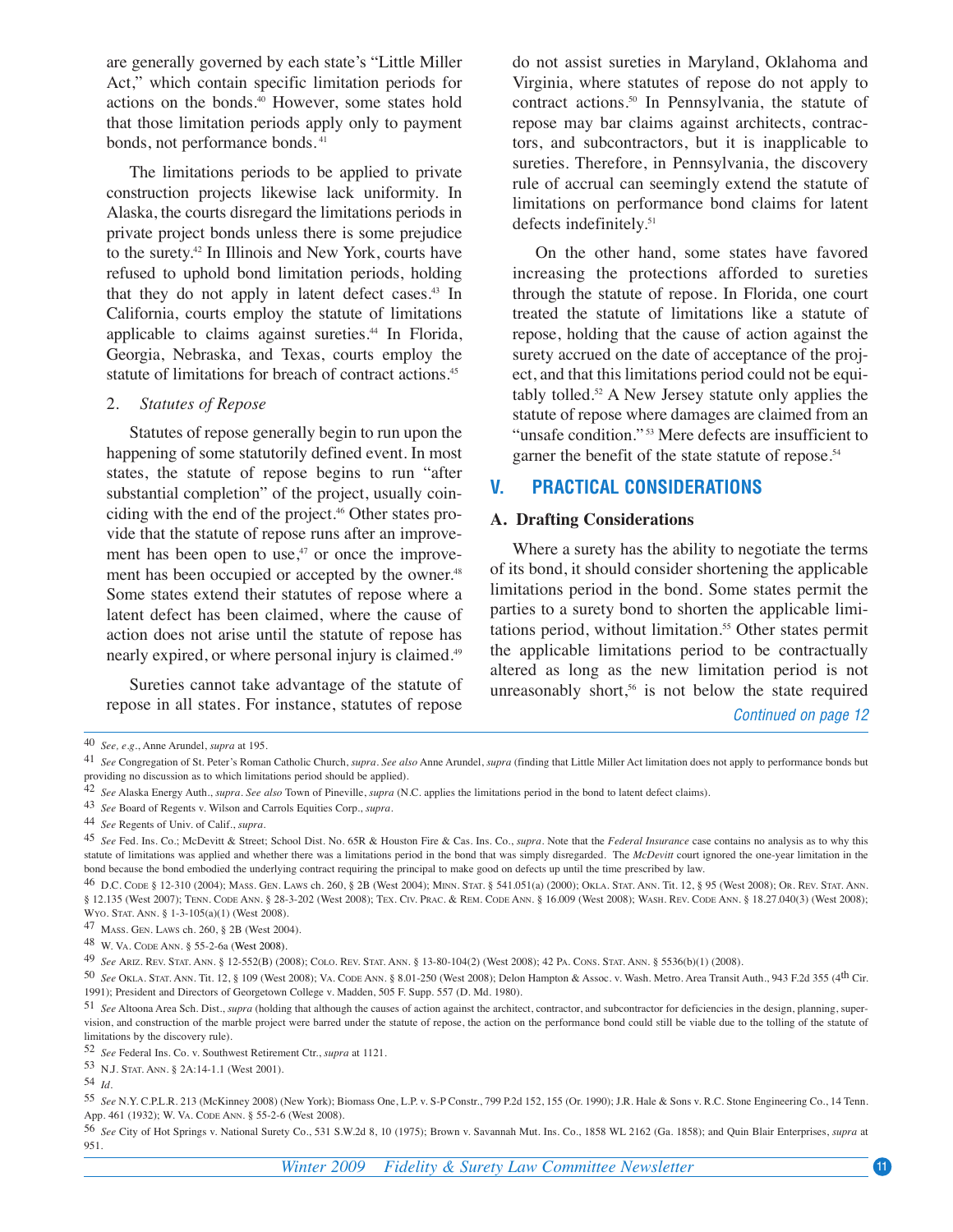# **CONSIDERATIONS...**

#### *Continued from page 11*

minimum, <sup>57</sup> is constructed in a clear and binding manner, <sup>58</sup> and does not violate public policy. <sup>59</sup> Still other states do not permit the statute of limitations to be shortened under any circumstances. <sup>60</sup> In one such state, where the surety prescribed a limitations period in the bond that was shorter than the state's two-year statute of limitations, the court disregarded the bond limit and lengthened the statute of limitations to the maximum residual limitation period of six years. <sup>61</sup> Another court simply disregarded the limitations period in the bond where it found that no prejudice had resulted to the surety due to the untimely claim.<sup>62</sup>

#### **B. Claim Defense Considerations**

#### 1**.** *Reasonable Inspections*

It has occasionally been argued that any owner inspection automatically constitutes a waiver of the obligee's ability to assert a claim for latent defects. 63 Generally speaking, however, these arguments have not been successful, and courts have held that a general inspection and the mere acceptance of work do not constitute a waiver of latent defects. 64

At least one court has intimated that waiver through inspection may be possible where there is a requirement of regular inspections by the obligee's agent. In the case of *City of Osceola v. Gjellefald Construction Co.,* <sup>65</sup> the principal failed to use the required materials and methods in constructing a dam, but the obligee made no objections and gave final approval of the work. In reviewing the contract, the court found that there was no requirement for regular inspections by the city engineer and, therefore, it was not reasonable to impute knowledge of the defects to the engineer. In imposing liability on the surety for these latent defects, the court held that "the basis of the doctrine of estoppel and

waiver does not exist where the thing complained of was undiscoverable and unknown at the time of acceptance. It is a well known and recognized principle of law that there can be no waiver of a condition unknown."66 This decision suggests that the surety's liability may have been more limited had the underlying contract required regular inspections by the city engineer.<sup>67</sup>

Another court upheld a waiver defense where the obligee hired consultants prior to acceptance and payment, specifically for the purpose of inspection. The consultants advised the obligee of concrete problems causing leaking and deflection in the roof. <sup>68</sup> The consultants nonetheless concluded that the roof was structurally sound. After acceptance of the project another consultant hired by the obligee concluded that the building was not safe. In finding in favor of the contractor, the court held "[t]he condition of the building did not change significantly, only opinion as to whether it had an adequate margin of safety changed. A change in conclusion, where no new evidence has been considered, does not create a latent defect."69

#### 2**.** *The Doctrine of Nullum Tempus*

Statutes of limitations will generally be disregarded where claims are being asserted by public entities under the common law doctrine of *nullum tempus occurrit regi ("nullum tempus")*. The doctrine of *nullum tempus* insulates public entities from a statute of limitations defense. <sup>70</sup> For example, *Bellevue School District No. 405 v. Brazier Construction*  $Co$ <sup>1</sup>,<sup>1</sup> the court allowed the school district to bring a claim against the surety after the sixyear limitations period had expired. However, there are exceptions to the doctrine of *nullum tempus.* At least one court has held that the privilege of *nullum tempus* only extends to political subdivisions that are seeking to enforce strictly public rights.<sup>72</sup>



<sup>58</sup> *See* Board Of Supervisors v. Sentry Ins., 391 S.E.2d 273, 275 (Va. 1990).

68 *See* Lembke, *supra* at 1388.

70 *See*, *e.g.* Bellevue School Dist. No. 405 v. Brazier Constr. Co., 691 P.2d 178, 181 (Wash 1984) (wherein the court allowed the School District to bring a claim against the surety after the six-year limitations period had expired); State v. Roy, 68 P.2d 162, 165 (N.M. 1937); Rowan County Board of Educ. v. U.S. Gypsum Co., 418 S.E.2d 648, 653-54 (N.C. 1992); Rosedale Sch. Dist. No. 5 v. Towner Co., 216 N.W. 212 (N.D. 1927); State Dept. of Transp. v. Sullivan, 527 N.E.2d 798, 800-01 (Ohio 1988); City of Oklahoma v. HTB, Inc., 769 P.2d 131, 134 (Okla. 1988); Armour & Co. v. City of Newport, 43 R.I. 211, 110 A. 645, 648 (R.I. 1920).

71 691 P.2d 178, 181 (1984).

<sup>59</sup> *See* Brown v. Savannah Mut. Ins. Co., 1858 WL 2162 (Ga. 1858); Nez v. Forney, 783 P.2d 471, 473 (N.M. 1989).

<sup>60</sup> *See* MISS. CODE ANN. § 15-1-41 (West 2007); 12 V.S.A. § 511 (West 2008).

<sup>61</sup> *See* U.S. Fidelity and Guaranty Co. v. Eastern Hills Methodist Church, 609 S.W.2d 298, 300 (Tex. App. 1980).

<sup>62</sup> *See* Alaska Energy Auth., *supra at* 422.

<sup>63</sup> *See* City of Seaside, *supra*.

<sup>64</sup> *Id.*, 180 P. at 324. *See also* Houston Fire & Cas., *supra* at 326-7, Kaminer, *supra* at 983.

<sup>65</sup> 279 N.W. 590 (Iowa 1938).

<sup>66</sup> *Id.,* 279 N.W. at 594.

<sup>67</sup> *See, e.g.* Houston Fire & Cas. Ins., *supra* (declining to find waiver where the contract contained no provision making the decisions of the architect "final").

<sup>69</sup> *Id.*

<sup>72</sup> *See* Altoona Area Sch. Dist., *supra*, 152 Pa. Commw. at 618 A.2d at 1132.